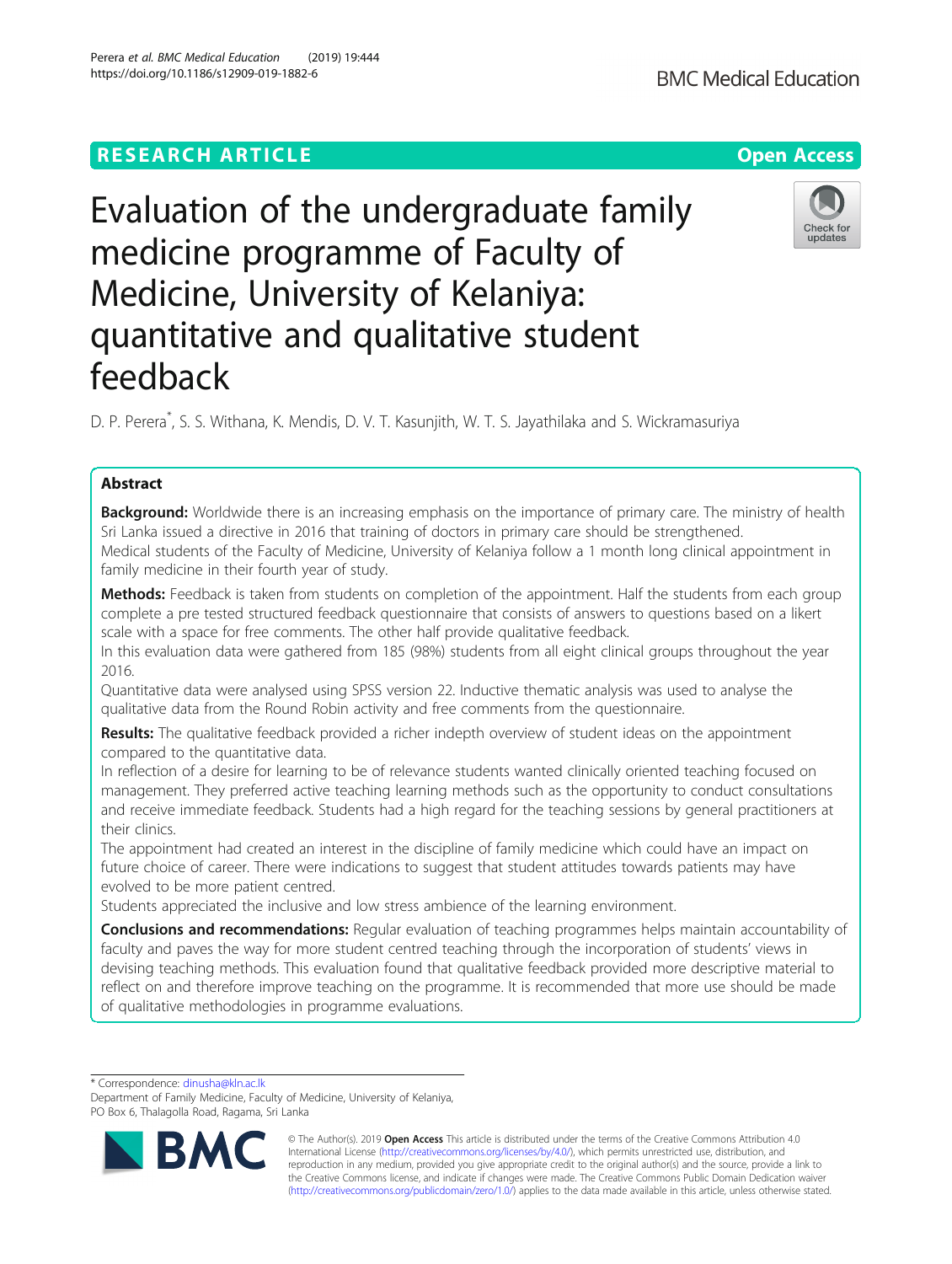# Background

Family medicine is the discipline that is geared towards provision of high quality health care based on the principles of first contact, comprehensive, coordinated, personalised care and preventive and health promotive activities. It is the only specialty that provides care to the whole family. Globally, it is now widely recognised that a disease oriented approach is becoming increasingly dysfunctional and that it must be replaced by a focus on people and populations with their unique combinations of illnesses rather than specific diseases [[1\]](#page-6-0). With the increasing emphasis on the importance of primary care the ministry of health Sri Lanka issued a directive in 2016 that the training of doctors in primary care should be strengthened [[2](#page-6-0)].

Medical students of the Faculty of Medicine, University of Kelaniya follow a 1 month long clinical appointment in family medicine at the University Family Practice Centre in their fourth year of study.

Teaching is conducted through a variety of teaching and learning methods. Students engage in traditional patient clerking, observe day to day activities of the clinic, manage the medical records system and also learn clinical examination techniques. They are given the opportunity to conduct consultations themselves and are given one to one feedback on their consultations. Small group discussions are conducted based on common reasons for encounter in a family practice.

Students visit a general practice (GP) clinic for three teaching sessions and have one visit to the outpatient department of the Colombo North teaching hospital.

At the end of the appointment students participate in a seminar and debate. They present data on the spectrum of morbidity encountered during their visits to the GP. They also formulate a proposed layout for an ideal GP clinic.

The assessment at the end of the appointment consists of two structured essay questions based on clinical cases and principles of family medicine.

At the end of the appointment quantitative and qualitative feedback is collected from students.

Many evaluations of undergraduate family medicine clerkships have been conducted in other countries. Most of them use a structured self-administered questionnaire to gather data  $[3-5]$  $[3-5]$  $[3-5]$  $[3-5]$ .

A questionnaire based student feedback in an Austrian undergraduate setting found that students viewed the family medicine clerkship as an essential aspect of their education and were highly satisfied with the appointment [[4\]](#page-6-0).

In a questionnaire based evaluation by students at the King Saud University, College of Medicine, Saudi Arabia students appreciated learning about the caring and communication aspects of patient care. The study showed that practical procedural skills are desirable features of a preceptorship programme and that an emphasis on doing versus observing is preferred by students [[5\]](#page-6-0).

Written evaluations of the fourth-year medical student attachment in general practice were obtained from 75 medical students at the University of Dundee to determine the strengths and weaknesses of the teaching programme. Interviews were also conducted with students and their tutors and a focus group was arranged at the conclusion of the attachment. The overall evaluation by the students was positive. Students liked the opportunity for the handson practice of medicine and the collegial reception from their tutors. Major criticisms related to the lack of adequate opportunities for some students to see patients on their own and to learn practical procedures  $[6]$  $[6]$ .

Publications on undergraduate student feedback on teaching and learning in Sri Lanka are scarce. In an evaluation of the teaching approaches used in the biochemistry course for second year medical students of the Rajarata University two questions were administered to students who completed the second MBBS Objective Structured Practical Examination (OSPE) in Biochemistry. The first question was a fixed response question whilst the second was a free response question. Lectures were the most popular method of teaching while other preferred methods were student staff interaction, panel discussion and the least preferred method was seminar [[7\]](#page-6-0).

A previous survey was done in the same setting as this study in 2014 using a pretested self-administered structured questionnaire with space at the end for open ended comments. The questionnaire was administered to six consecutive clinical groups at the end of the 1 month clinical appointment. This survey showed that direct observation of student consultations and feedback from teachers was the most popular teaching method among students while need to strengthen hands on learning methods such procedural skills and clinical examination techniques was emphasised [\[8](#page-6-0)].

Since 2016 student feedback has routinely been obtained using the same structured questionnaire that was used in the previous evaluation in this setting to gather data from half the students in each group. A qualitative round robin data gathering method is used to gather data from the other half of the students in each group.

The aim of this study was to gain a comprehensive view of student perceptions of the family medicine appointment.

# Methods

Data were gathered from 185 (98%) students from all eight clinical groups throughout the year 2016. Feedback was taken at the end of the clinical appointment from each group.

#### Method I – questionnaire

During the feedback activity each group is divided into two according to the register. Half of the students fill in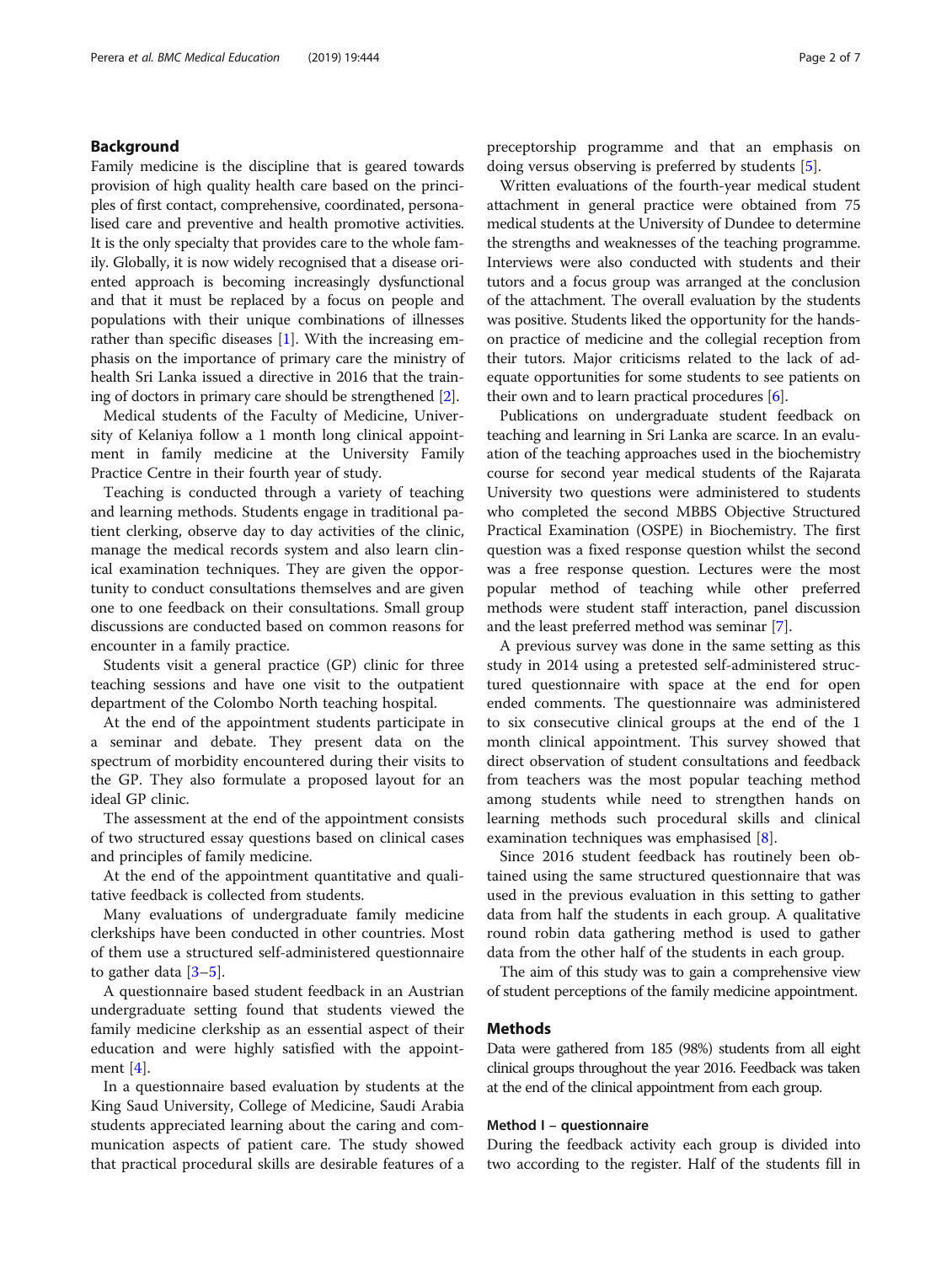the pre-tested structured feedback questionnaire that consists of questions with responses based on a Likert scale with a space for free comments as well. Additional file [1](#page-5-0) shows the structured questionnaire.

#### Method II – round Robin activity

The other half of each group provides qualitative feedback using a Round Robin method of brainstorming. During this activity each student is asked to write a free non prompted comment regarding the appointment and pass his feedback around the table to the next student who can either add another comment or indicate agreement (with a tick) or disagreement (with a cross) to the idea expressed by the initial student. This addition of comments and ideas continues till no more new comments are added and the point of saturation is reached. The time taken for this process is approximately 45 min for each group. Variations of this method have been used in many settings to get programme evaluation feedback and suggestions for improvement from students as it provides semi quantitative data in a way that actively engages students while allowing equal opportunity for all students to share their views [\[9](#page-6-0)–[13\]](#page-6-0).

## Data analysis

Quantitative data analysis was done using SPSS version 22. Qualitative data from the round table method and qualitative data from the free comments in the questionnaire were analysed separately. Thematic analysis was used to identify, analyse and report patterns within the qualitative data [\[14](#page-6-0)]. An inductive data driven method was used where three researchers read and re read the data and coded the data independently. The codes were categorised into themes that were further refined and validated by extensive discussion among the researchers. The team of researchers had varied medical education backgrounds and were at different levels in their careers. The quantitative and qualitative data were scrutinised for convergence, complementarity or dissonance [\[15](#page-6-0)]. The numbers of students agreeing to a specific comment or disagreeing to a specific comment in the round robin group were taken into account in developing themes. However, views that were not supported by a large number of people but were considered important and reflective of diverse student experience were given thoughtful attention [[14](#page-6-0)].

# Results

# Quantitative results from the questionnaire

Students were given the option to agree or disagree to statements evaluating the usefulness of the various aspects of the appointment on a Likert scale. Students had provided agree and strongly agree answers to most of the statements.

Students stated that they had a clear idea of the learning outcomes for the appointment. They stated that they had gained an adequate understanding of the basic concepts of family medicine and organisational aspects of a family practice. They were satisfied with the opportunity they got to improve communication skills, history taking, problem solving and presentation skills. However only 47% of students had agreed to the fact that they had got the opportunity to develop skills in clinical examination. Student responses to the question stating that they had acquired a basic knowledge of common diseases were ambivalent with this question not being answered by 54%. The teaching methods they were most appreciative of were learning from patients followed by the debate and performing consultations under observation and receiving feedback. Table [1](#page-3-0) describes the quantitative findings.

# Qualitative results of the free comments from the questionnaire

Students were given space in the questionnaire to write free comments on what was good and what was in need of improvement regarding teaching and learning during the appointment. 80% of students had written at least one comment. It was noted that the themes that arose were similar to that of the qualitative feedback only group.

The number of themes were lesser than from the round table method. Two main ideas were stressed regarding the need for further emphasis on clinically oriented teaching focused on primary care management rather than hospital management and inadequate availability of facilities such as space for patient examination and adequate equipment for patient examination.

# Qualitative results from the round table activity Teaching methods

Students rated being able to conduct consultations independently and then receiving one to one feedback highly. "Giving opportunity to consult a patient in front of a doctor is good thing for us to improve our consultation skills."

The majority disliked didactic lecture style teaching and preferred case based interactive discussions. They mentioned that they would have appreciated more time for discussion of the patients they had seen in the clinic.

The end of appointment debate was also one of the learning opportunities that was valued by most students. Students recognised that it gave an opportunity to engage "students who did not usually participate." However, many students requested that a new topic for debate should be given to each group without repeating the same topic for each group.

Interestingly, although many students complained about the distance they had to travel to visit the GP practices "tendency to get RTA (road traffic accident)" a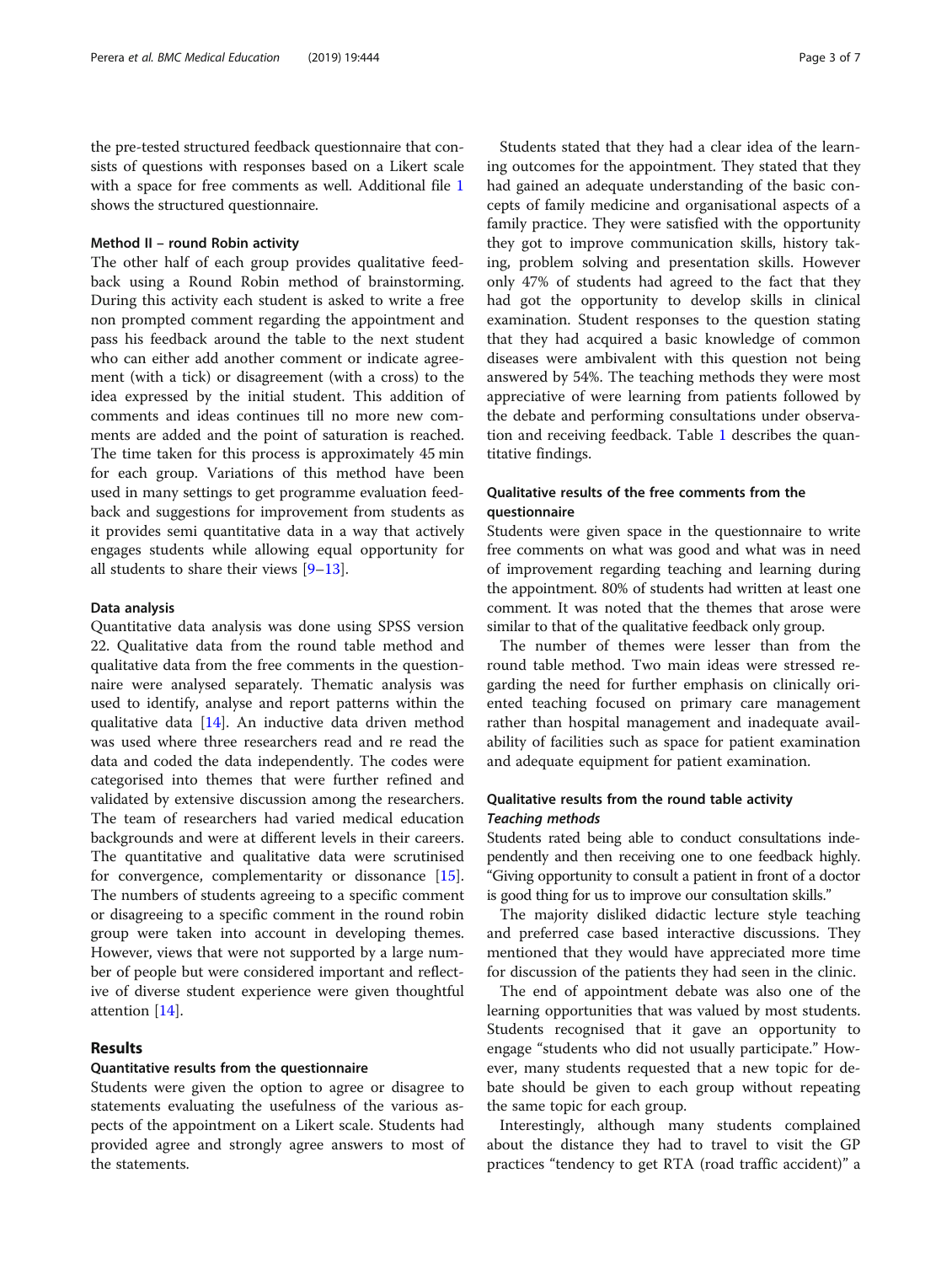#### <span id="page-3-0"></span>Table 1 Quantitative results of the questionnaire

|                                                                                                                         | Disagree | Not sure | Agree | <b>No</b><br>response |
|-------------------------------------------------------------------------------------------------------------------------|----------|----------|-------|-----------------------|
| 1.I had a clear idea of the learning outcomes for this appointment                                                      |          |          |       |                       |
|                                                                                                                         | 2%       | 2%       | 96%   | 0%                    |
| 2.I gained an adequate understanding of the following concepts of family medicine                                       |          |          |       |                       |
| a) First contact care                                                                                                   | 1%       | 2%       | 96%   | 1%                    |
| b) Personalised care                                                                                                    | 1%       | 2%       | 96%   | 1%                    |
| c) Prevention and health promotion                                                                                      | 1%       | 4%       | 94%   | 1%                    |
| d) Comprehensive care                                                                                                   | 1%       | 4%       | 93%   | 2%                    |
| e) Coordination of care                                                                                                 | 1%       | 7%       | 90%   | 2%                    |
| f) Continuity of care                                                                                                   | 1%       | 3%       | 93%   | 3%                    |
| 3.1 acquired a basic knowledge of common illnesses seen in family practice and their management                         |          |          |       |                       |
|                                                                                                                         | 0%       | 1%       | 45%   | 54%                   |
| 4. During this appointment I had the opportunity to develop the following skills                                        |          |          |       |                       |
| a) Communication                                                                                                        | 1%       | 5%       | 94%   | 0%                    |
| b) History taking                                                                                                       | 2%       | 3%       | 94%   | 1%                    |
| c) Clinical examination                                                                                                 | 15%      | 38%      | 47%   | 0%                    |
| d) Problem solving/analytic                                                                                             | 3%       | 24%      | 73%   | 0%                    |
| e) Presentation (histories/seminars/debate)                                                                             | 2%       | 5%       | 92%   | 1%                    |
| 5.I gained an understanding of the organisational aspects of a general practice: office layout, appointment system etc. |          |          |       |                       |
|                                                                                                                         | 3%       | 3%       | 72%   | 22%                   |
| 6.During the appointment the following teaching methods facilitated my learning                                         |          |          |       |                       |
| a) Small group discussions                                                                                              | 16%      | 21%      | 60%   | 3%                    |
| b) Learning from patients                                                                                               | 1%       | 3%       | 93%   | 3%                    |
| c) Direct observation and feedback from teachers                                                                        | 2%       | 5%       | 89%   | 4%                    |
| d) Seminar                                                                                                              | 1%       | 20%      | 77%   | 2%                    |
| e) Debate                                                                                                               | 2%       | 8%       | 89%   | 1%                    |
| f) Preparation and presentation of the group topic                                                                      | 5%       | 18%      | 73%   | 4%                    |

larger number appreciated the experience claiming that it gave them the chance to observe an "authentic GP setting" and see the "GP approach to patients." Students described the GP trainers as "friendly" and "enthusiastic in their teaching."

Students also enjoyed the home visits and requested more exposure to home visits.

There was the general view that there should be more opportunity for practical hands on work at the clinic. Students said they would have liked more exposure to procedures such as wound care, nebulisation etc. They also mentioned that they had not had enough opportunities to practice examination skills or observe teacher demonstration of examination techniques.

#### Impact on knowledge, skills, attitudes and future practice

Students believed that common topics likely to be encountered during general practice were covered during

the appointment and their prior learning was refreshed. It was stated that the topics were "appropriate", "pitched at the correct level" and "covered all common diseases".

Students requested that more emphasis should be given to teaching the management aspect.

Students suggested that the clinic should have a pharmacy stocked with the common medications used in a family practice to have an opportunity for learning about medicines.

Having the opportunity to register patients, retrieve medical records and get first-hand experience as a practice manager was highly appreciated. "Your method helped us to do it ourselves and we will remember the idea for a life time."

"Doing a lecture on medical records would have been boring."

The appointment seemed to have had a positive impact on student communication skills. Students said that they were able to learn how to build a good rapport with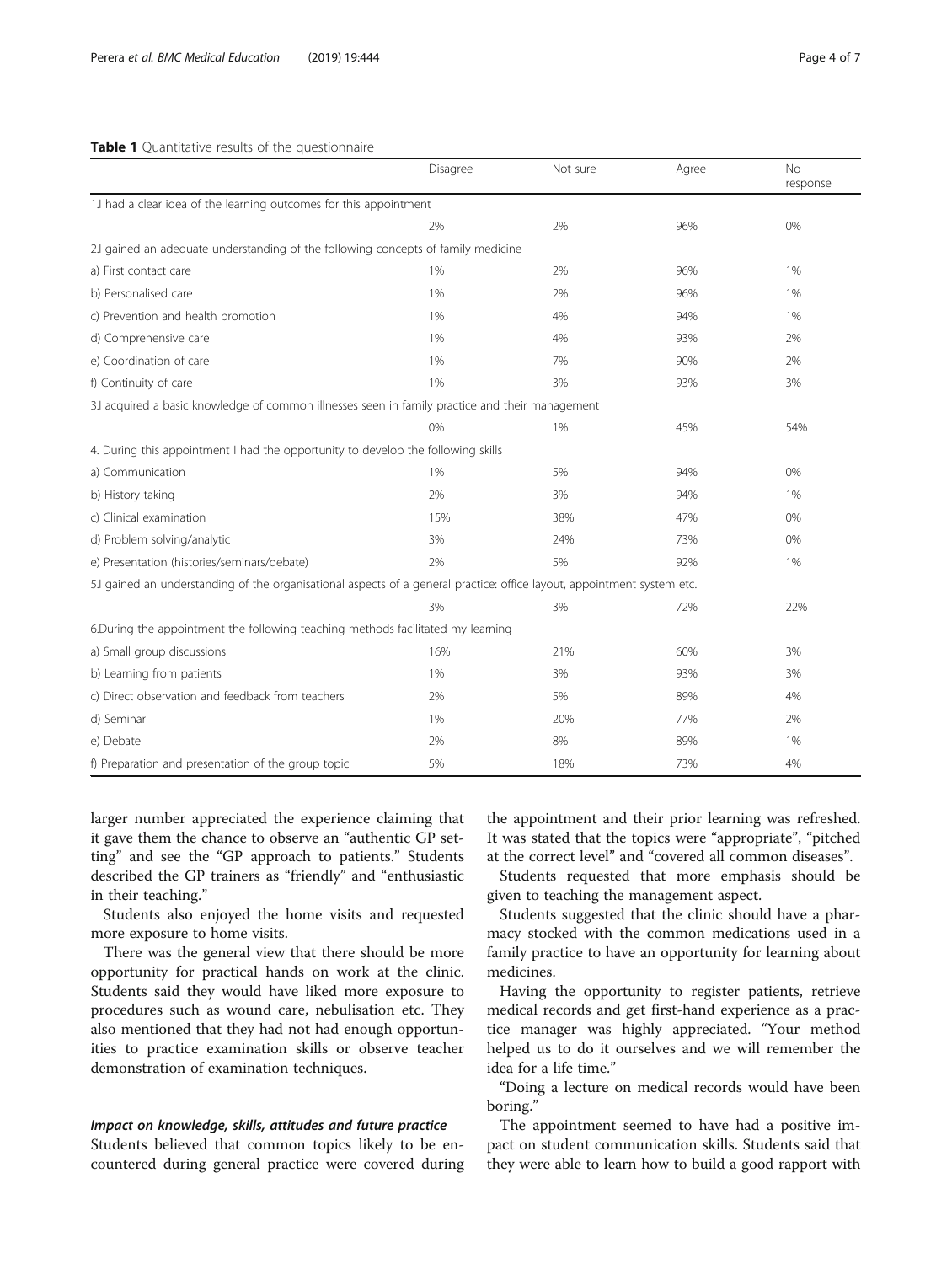the patient and how to improve their communication skills.

It was a surprising finding that students revealed that they were hesitant to take time from the patients' visit for learning purposes. "Cannot trouble patients in this setting as we do in the hospital."

They were sensitive to the fact that patients were kept longer when students were in the clinic.

"Patients are kept waiting for a long time (when teaching is being carried out)."

The appointment had kindled an interest regarding the field of family medicine in many. It was stated that the experience has given them a clear view of how to establish their own practice in future. One student said "your effort to make family medicine a stream that many students will pursue was not in vain. I feel that it's a good stream for a doctor to have less stress and much satisfaction."

"Seeing how the patients benefit from the consultations, counselling made the field seem much more interesting."

#### Staff and learning environment

The fact that the learning environment was student friendly and free of stress was highly appreciated. "Staff in the family medicine department has this different vibe".

"Feels like a family-well, may be that suits its' name".

"Very enthusiastic and not stressful which facilitates learning."

Students valued the authenticity of the setting both at the university clinic and the GP clinics. It was said that it helped them in "getting an idea about how general practice is different from the clinical experience of hospital only to which we've been exposed so far."

During the appointment students learn various skills from the practice nurse, lab technician and administration staff regarding patient care, lab investigations and day to day clinic management. Students appreciated the support given to them by all categories of staff.

"All staff; professors, doctors, demonstrators, clerk and lab technician put great effort and conducted the appointment in a professional way".

Students complained that there was inadequate space for them to take histories and examine patients in the clinic.

# **Discussion**

A majority of studies evaluating undergraduate family medicine clerkships use a quantitative methodology of students filling a questionnaire based on a likert scale [[3](#page-6-0)–[5\]](#page-6-0). When formulated in a systematic manner this method of evaluation has been found to be valid and useful  $[16]$  $[16]$ . However, the value of qualitative feedback

for programme evaluation is being increasingly reinforced both in health education and wider fields of teaching [\[9](#page-6-0), [17,](#page-6-0) [18\]](#page-6-0). It was thought worthwhile to reflect on the differences in the two types of data collected. In this evaluation student free comments from the round table discussion appeared to be well thought out and specific details and examples had been given explaining what worked and what did not. The qualitative feedback provided a richer and in-depth overview of student ideas on the appointment that are more useful with regard to implementation of future changes in teaching and learning. The number of students who had agreed with or disagreed with a specific statement in the round robin group helped give an idea of how widely and strongly a specific opinion was held within the group. The qualitative findings also facilitated the revelation of certain unexpected and intangible findings related to attitudes and behaviour that could not have been gauged from a structured questionnaire with pre determined questions.

Data from the questionnaire were mostly complementary and converged with the qualitative findings. However, some limitations of using a structured questionnaire in programme evaluation are highlighted. The majority of statements in the questionnaire received agree and strongly agree answers which questions the quality of the data. Furthermore, there was a 54% non response to the question on whether students acquired a basic knowledge of common illnesses seen in family practice and their management. This illustrates the ambiguity and difficulty in interpreting numbers with regard to direction for improvement when there is significant non response to an item and the reason for non response is not known.

In this study students emphasised that teaching should be more clinically oriented with more opportunity for practical hands on learning in a reflection of their adult learner identity. In a reflection of a desire for learning to be of relevance to assessment and practice they mentioned that they would have valued more exposure to conducting procedures, patient examination and clinically oriented teaching focused on management. These findings closely follow findings of similar studies done in undergraduate family medicine clinical teaching settings which emphasise that student prefer active and hands on learning styles [\[5](#page-6-0), [6](#page-6-0), [8](#page-6-0)].

The fact that students felt that they could not "trouble" the patients at the family practice in taking histories, examining them and therefore taking extra time from the patients' visit was an interesting finding and a subtle indicator that perhaps students had experienced an understanding of the difference in the clinical environment at a family practice where patients have more autonomy in comparison to in ward patients. It could be hypothesised that exposure to a first contact ambulatory primary care environment had an impact on student attitudes in line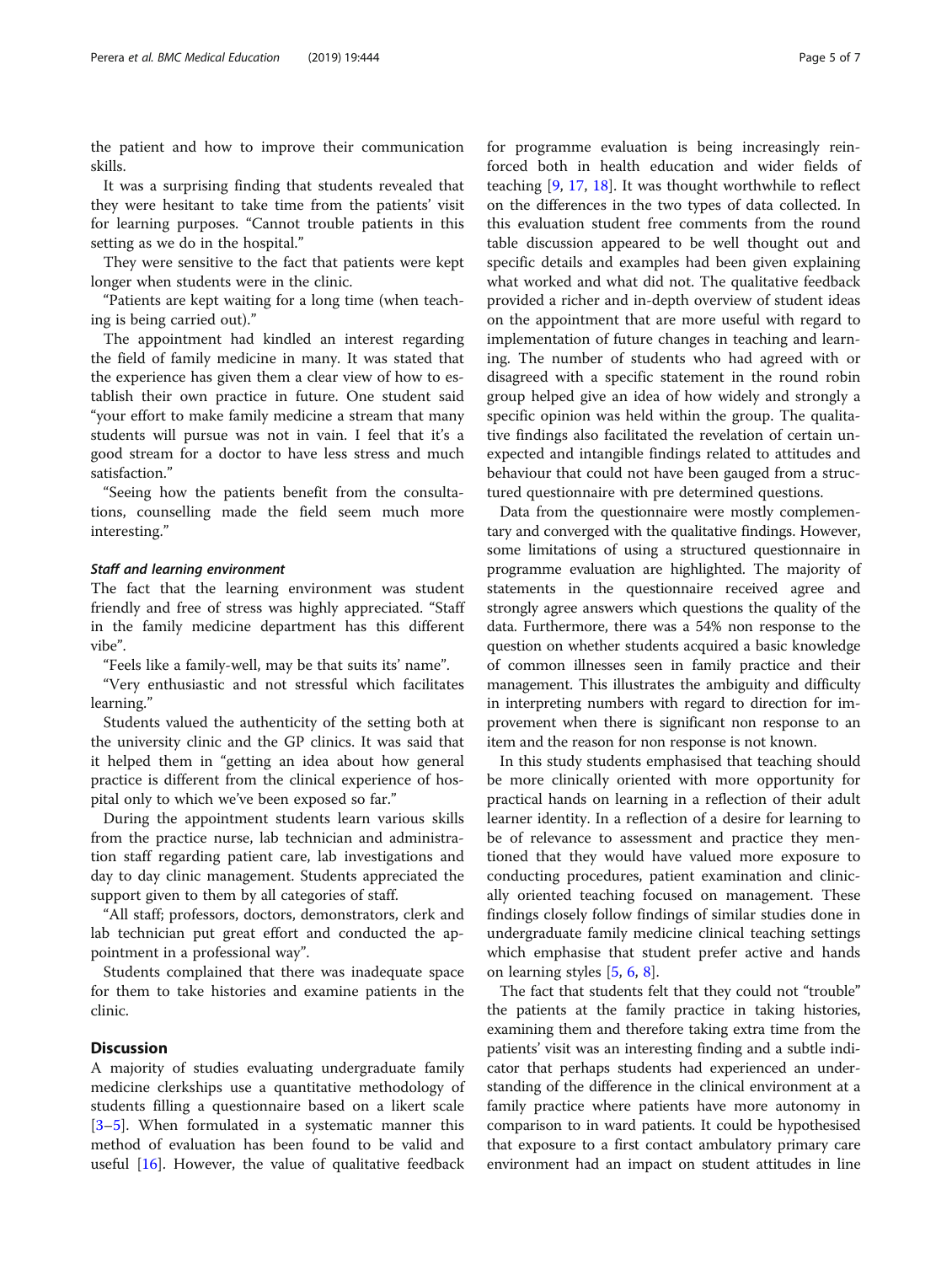<span id="page-5-0"></span>with patient centred care. Some previous studies in general practice teaching settings have found that student participation during consultations increases consultation time and raises issues of confidentiality. Despite this finding studies also show that patients are mostly happy for students to be present during consultations with their GP. While students in this study may have felt they were wasting the patient's time and their presence did not add anything to the consultation previous studies show that patients felt that they benefitted from the presence of a student as they were able to know more details about the illness from students and students helped in revealing details to the doctor [\[19](#page-6-0)–[23](#page-6-0)].

In our setting students take the patient's history before coming into the consultation room, and then present the history to the teaching doctor in front of the patient. This method has been shown to be more time efficient than the student presenting histories to the teacher separately but still results in an increase in the consultation time [\[24](#page-6-0)]. Students also perform at least one complete consultation from start to finish under the observation of the supervisor with supervisor intervention when and where appropriate. This method increases the time for teaching even more.

Despite the increasing recognition of the need to strengthen primary care family medicine continues to commonly be a default career option [\[25\]](#page-6-0). Recent Ministry of health plans for primary health care reforms in Sri Lanka acknowledge that the principles of family medicine need to be integrated into health training so that attitudes and practices of primary level personnel are adapted to this approach [\[26\]](#page-6-0). Studies indicate that exposure to an undergraduate family medicine clinical appointment has a positive impact on student attitudes towards family medicine [\[3](#page-6-0)]. In this current evaluation it was evident that student attitudes towards family practice had improved at the end of the appointment. In order to motivate more students to actively pursue a career in family medicine it is imperative that undergraduate teaching and training in family medicine should be carefully planned out to highlight the positive aspects of a career in family medicine. The programme should be perceived as a valuable part of undergraduate medical education.

Students highlighted the importance of a conducive learning environment in facilitation of learning. While students were unhappy about the lack of adequate space and equipment necessary for patient examination the attitudes of the teaching and support staff involved in the family medicine programme seem to have had a positive impact on student learning. The structure of the family medicine programme facilitates positive interaction with a team of individuals from different professions and staff categories. Students highlighted the support given to them by the whole team as an important motivator of learning.

The findings of this evaluation led to changes being made to the programme. The small group discussions were planned to be more clinically oriented and the number of sessions were reduced to allow for more time for interaction with and learning from patients facilitated by teachers within the consultation room. Students were allocated more space to talk to patients and examine them and new topics were introduced for the debate.

#### Limitations

Half of the students in each clinical group were allocated to give feedback using the questionnaire and the other half participated in the Round Robin qualitative feedback activity. In order to allow for more robust comparison of qualitative and quantitative feedback it may have been better to request the whole student group to fill in the questionnaire followed by recruitment of a sample of the same group to participate in the qualitative feedback activity.

## Conclusions and recommendations

Regular evaluation of teaching programmes helps maintain accountability of faculty and paves the way for more student centred teaching through the incorporation of students' views in devising teaching methods. This evaluation found that qualitative feedback provided more descriptive material to reflect on and therefore improve teaching on the programme. It is recommended that more use should be made of qualitative methodologies in programme evaluations.

#### Supplementary information

Supplementary information accompanies this paper at [https://doi.org/10.](https://doi.org/10.1186/s12909-019-1882-6) [1186/s12909-019-1882-6.](https://doi.org/10.1186/s12909-019-1882-6)

Additional file 1. Questionnaire for evaluation of the teaching and learning on the undergraduate family medicine appointment at the Faculty of Medicine, University of Kelaniya.

#### Abbreviations

GP: General practice

#### Acknowledgements

The authors want to thank all the medical students who participated.

#### Authors' contributions

DP was the main author of the manuscript. KM planned the study. DP, Withana SS, KM, TV, TJ and SW2 contributed to the data analysis and manuscript writing. All authors approved submission of the final manuscript.

#### Funding

None.

#### Availability of data and materials

The original data are stored at the Department of Family Medicine and not freely available for sharing as there is identifiable information regarding trainers.